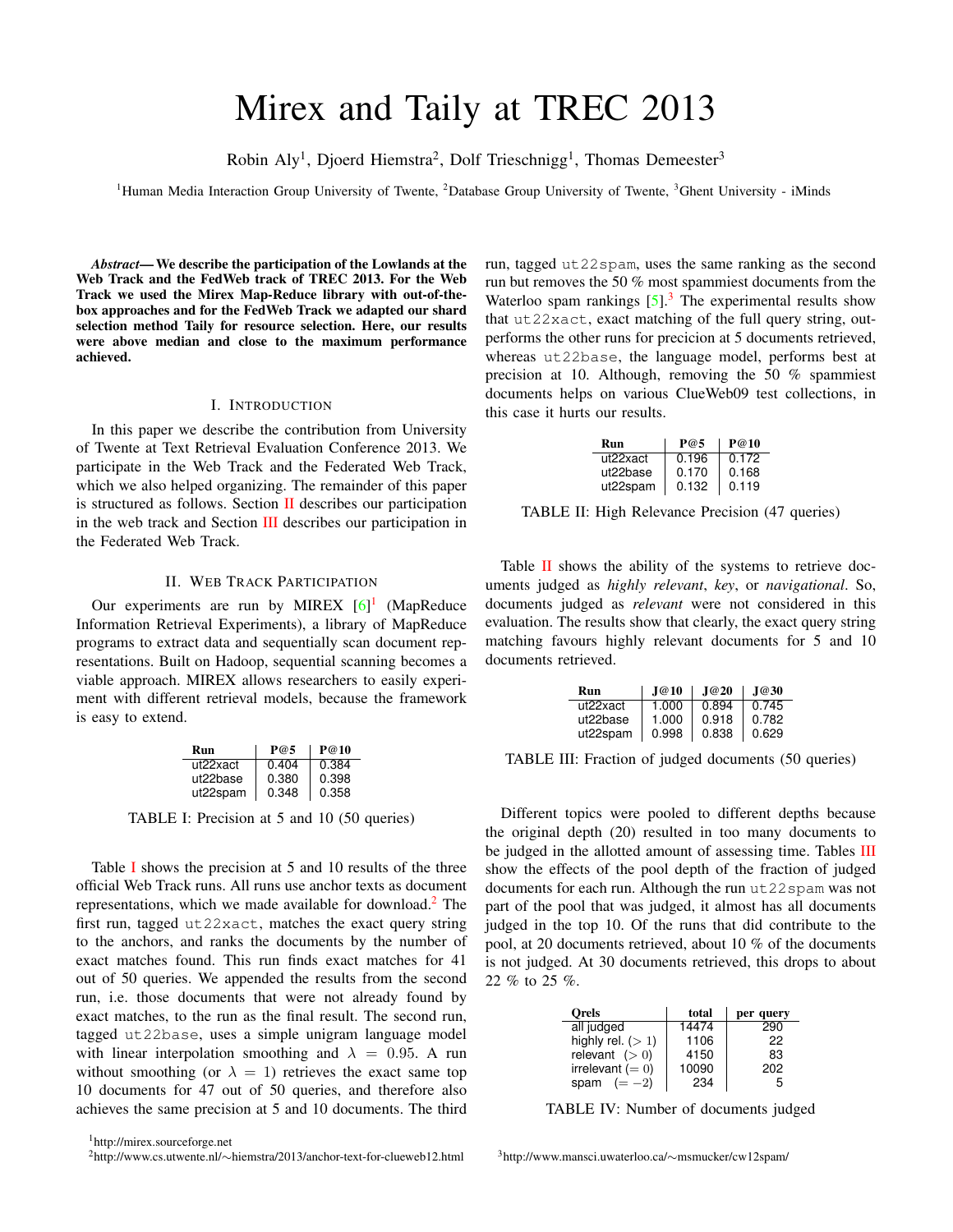Table [IV](#page-0-7) shows general statistics of the TREC 2013 Web Track collection. Of the total number of documents that are judged, almost 29 % were judged relevant, so it is likely that many more relevant documents would have been found if more resources would have been available for judging.

We tried simple, out-of-the-box approaches to this year's Web track. It is amazing to see that very simple methods, such as counting the number of exact query string matching in anchor texts, provides relatively powerful retrieval results. Search becomes easy if you have a lot of data.

## III. FEDWEB TRACK PARTICIPATION

<span id="page-1-0"></span>The Federated Web Track models a distributed search scenario where users send requests to a broker which forwards the requests to a set of search engines that are likely to produce relevant results. The track consists of two tasks: 1) the resource selection task, which requires selecting resources based on resource descriptions a search request and 2) the result merging task, which requires the fusion of the results being returned from search engines. This year we only participated in the resource selection task.

The track provided sample texts and snippets form documents sampled from each search engine. Prior to resource selection, these documents have to be transformed into a resource description. Currently, resource descriptions based directly on the sampled documents in a central sample index are the most popular. However, this approach also requires substantial storage space and administrative overhead when selecting resources.

Our approach is to adapt Taily [\[1\]](#page-5-2), which we recently proposed for shard selection in centralized search, for federated web search. Instead of using a centralized sample index, Taily uses vocabulary-based resource descriptions based on statistics of term related features in each shard that are used in ranking functions. Compared to this centralized setting, the full collection is only represented by a sample and and the ranking function of each individual search engine is unknown. Therefore our main contributions in this paper is to adapt the Taily method to a setting where only samples of documents are available and the ranking function is unknown.

Taily assumes a gamma distribution for scores of a query, which is inferred from the feature statistic. As we only have only few document sample instead of the full collection, some samples can overestimate the variance of the collection. As the variance strongly influences the cumulative distribution for gamma distributions, we also experiment with normal distributions.

In the following we first present an extended intuition of the Taily algorithm in Section [III-A.](#page-1-1) Section [III-B](#page-2-0) introduces the used score function and Section [III-C](#page-2-1) describes the statistics that form Taily's resource representation. Section [III-D](#page-3-0) shows how these statistics are used to estimate the parameters of the score distributions for the search engines, and for the whole collection. Section [III-E](#page-3-1) describes how the number of documents with all query terms in the whole collection and per search engine can be estimated. Using the estimates for the score distribution and the number of documents, we define

Taily's search engine selection criterion in Section [III-F.](#page-3-2) before we adapt the algorithm to federate web search.

## <span id="page-1-1"></span>*A. Intuition and Reasoning*

We assume that each search engine uses the same score function that assigns each document a score based on its term frequencies. The broker aims to select those resources that contain the highest ranked documents because they are the most influential for most effectiveness measures. We therefore want Taily to leave out search engines with no or only few documents in the top of the complete document ranking. The number of top-ranked documents that should be considered can vary depending on the search scenario. Our algorithm therefore considers a number of  $n_c$  highly scored documents. Expressed differently, these documents are the right tail of the collection's score distribution in response to the given query, and hence we name our shard selection algorithm Taily. For example, Figure [1a](#page-2-2) shows the score frequency distribution of the query 843 *pol pot* in the Gov2 collection using language model scores. A broker may want to preserve, e.g., the  $n_c =$ 100 top-ranked documents. This corresponds to the documents with a language model score of  $-14.6$  or higher for this query. The broker should therefore only select search engines that index documents with score higher than −14.6.

The more accurate our model is in the right tail of the score distribution, the more accurate we can expect our resource selection to be. Score distributions are typically dominated by low scores of documents that contain no or only few of the query terms. We expect that it is difficult to model the tail of this distribution. Instead, we model the score distribution of documents that contain *all* query terms, which include the top-ranked documents for most queries and empirically leads to a better fit of the right tail, see Figure [1b.](#page-2-2)

Taily selects resources based on the number of documents with a score above the cut-off score of the top- $n_c$ documents. To estimate this number, Taily fits the score distribution in each of the search engines, from which the probability of a document in this shard with a score above that cut-off point can be readily calculated. Because the resources search engines index differ in size and high-scoring documents, a search engine with a low right-tail probability might still have a reasonable number of documents with scores higher than the cut-off. We therefore also estimate the total number of documents that participate in the considered score distribution and select shards based on the expected number of documents that are above the cut-off score. For example, Figure [1c](#page-2-2) shows the empirical and fitted score distribution<sup>[4](#page-1-2)</sup> of the shards 19 and 41 of topical shards generated by Kulkarni and Callan [\[8\]](#page-5-3). Most documents in the selected tail of the collection's score distribution belong to shard 41. Therefore, Taily prefers shard 41 over shard 19 for this query.

A popular way to estimate score distributions is to use scores of document samples from the top of the ranking [\[2\]](#page-5-4).

<span id="page-1-2"></span><sup>&</sup>lt;sup>4</sup>Note that Fig. 1 displays histograms with absolute frequencies. The fitted lines are the estimated density functions (based on the Gamma distribution), rescaled by the total number of documents included and its bin width, in order to allow visual comparison with the histograms.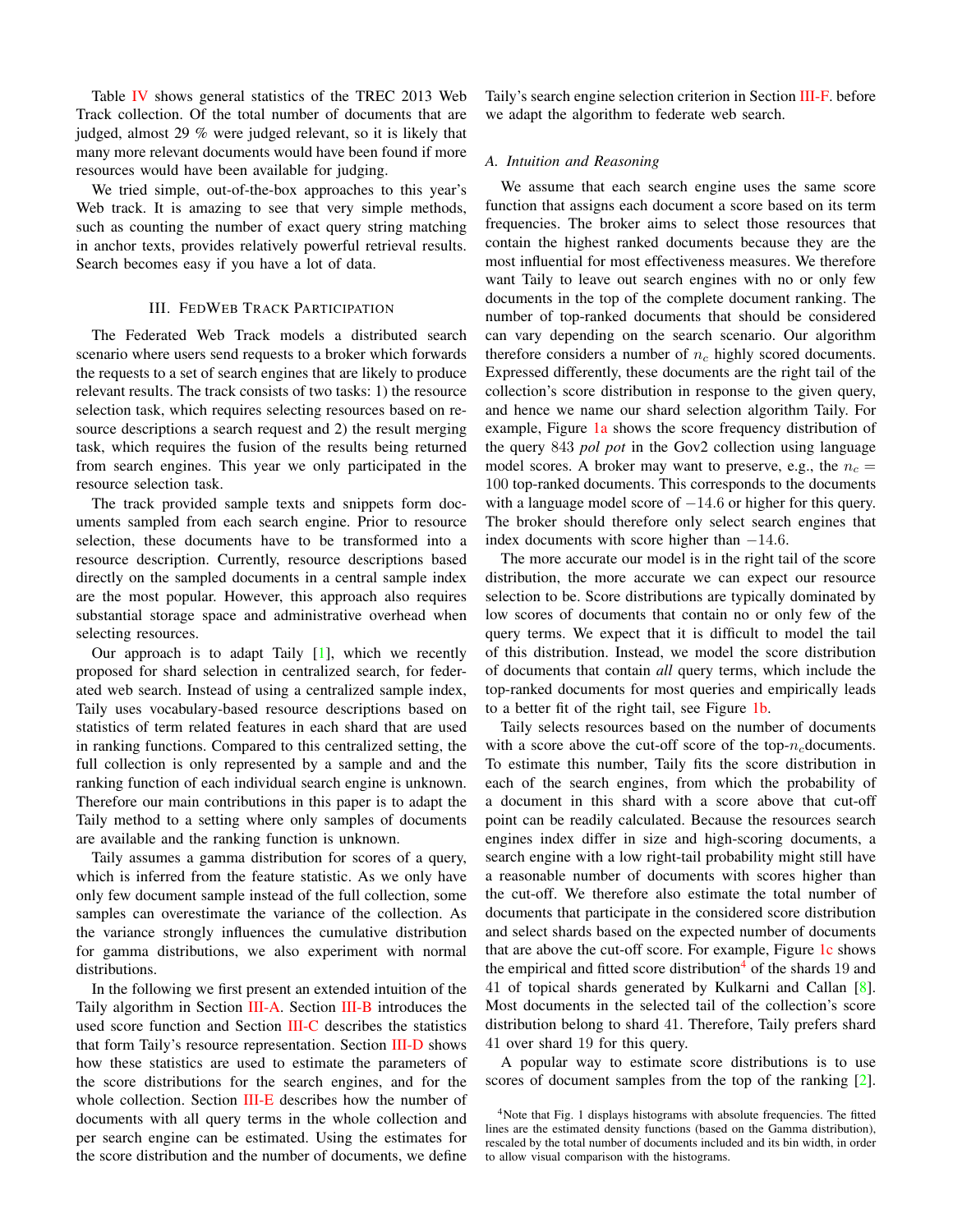<span id="page-2-2"></span>

(a) Score distributions of documents with (b) Score distributions focusing on the search engines) of documents with all at least one query term. right tail. query terms.

Fig. 1: Intuition of the shard selection process for the web-track query 843 *pol pot*. The vertical bar indicates the cut-off score of the  $n_c = 100$  highest scored documents. The shown distributions are Gamma distributions fitted using the maximum likelihood and multiplied by the number of documents in the distribution.

However, because we avoid the use of a central sample index, this type of estimation methods is not applicable here. Instead, following Kanoulas et al. [\[7\]](#page-5-5), we infer the query dependent score distribution from query independent feature distributions that are summed in the score function. The parameters of the feature distributions form Taily's resource representation, which can be calculated offline.

### <span id="page-2-0"></span>*B. Notation*

We use the following notation throughout this paper. Queries and documents are denoted by lower case  $q$  and  $d$  respectively. Sets of documents are denoted by  $D$ , and a particular set is indicated by a subscript. In particular, let  $\mathcal{D}_c$  be the set of documents in the total considered collection (the union of documents in all search engines), and let  $N$  be the number search engines and  $\mathcal{D}_1, ..., \mathcal{D}_N$  be the sets of documents in the respective resource. We often refer to either the set of documents in the collection or the resources, for which we use the subscript  $i$ . Terms are denoted by lower case  $t$ , the query terms of a query q are denoted by  $\vec{q}$ . The length of document d is denoted by  $dl(d)$ , the frequency of term t in document d is written  $c(t, d)$ , and the number of documents from set  $\mathcal{D}_i$ that contain term t at least once is given by  $c(t, \mathcal{D}_i)$ .

Taily infers a query's score distribution from the distributions of the features that constitute the query's score function. In general, our algorithm can be used with any score function that is a weighted sum of term-related feature values.<sup>[5](#page-2-3)</sup> To facilitate experiments, which require a particular score function, we focus in this paper on the query likelihood model, as implemented in the Indri search engine<sup>[6](#page-2-4)</sup>. The query likelihood model uses for a term t in a document d a term feature  $f_t(d)$ , which is defined as follows:

<span id="page-2-5"></span>
$$
f_t(d) = \log\left(\frac{c(t, d) + \mu P(t|\mathcal{D})}{d l(d) + \mu}\right) \tag{1}
$$

where  $P(t|\mathcal{D}) = \frac{\sum_d c(t,d)}{\sum_d d(l,d)}$  is the collection prior of term t, and  $\mu$  is the Dirichlet smoothing parameter. Note that the term features in [\(1\)](#page-2-5) are query independent. The score function  $s(d)$ of a document  $d$  for a query  $q$  is a sum of the features for the query terms:

<span id="page-2-7"></span>
$$
s(d) = \sum_{t \in \vec{q}} f_t(d). \tag{2}
$$

where the term-related features  $f$  are defined in  $(1)$ .

#### <span id="page-2-1"></span>*C. Statistical Shard Representation*

In order to infer the score distributions in search engines and the collection, we represent them by the distribution parameters of term features. The main statistics of a feature  $f_t$ for term t in document set  $\mathcal{D}_i$  are the expected value  $E_i[f_t]$  and the variance var<sub>i</sub> $[f_t]$  of the feature, which can be calculated as follows, if all documents of the search engine i,  $d \in \mathcal{D}_i$  are available:

<span id="page-2-6"></span>
$$
E_i[f_t] = \frac{\sum_{d \in \mathcal{D}_i} f_t(d)}{c(t, \mathcal{D}_i)}
$$
(3)

$$
E_i[f_t^2] = \frac{\sum_{d \in \mathcal{D}_i} f_t(d)^2}{c(t, \mathcal{D}_i)}
$$
  

$$
var_i[f_t] = E_i[f_t^2] - E_i[f_t]^2
$$
 (4)

where  $E_i[f_t^2]$  is the expected squared feature value. These quantities can be calculated by a single scan through the collection. In federated web search we usually do not have all documents of a resource  $\mathcal{D}_i$  but only a sample of those documents  $\mathcal{D}_{i,s} \subseteq \mathcal{D}_i$ . Therefore, we approximate these the

<span id="page-2-3"></span><sup>5</sup>Note that we consider score functions independently from their theoretical motivation.

<span id="page-2-4"></span><sup>6</sup><http://www.lemurproject.org/indri/>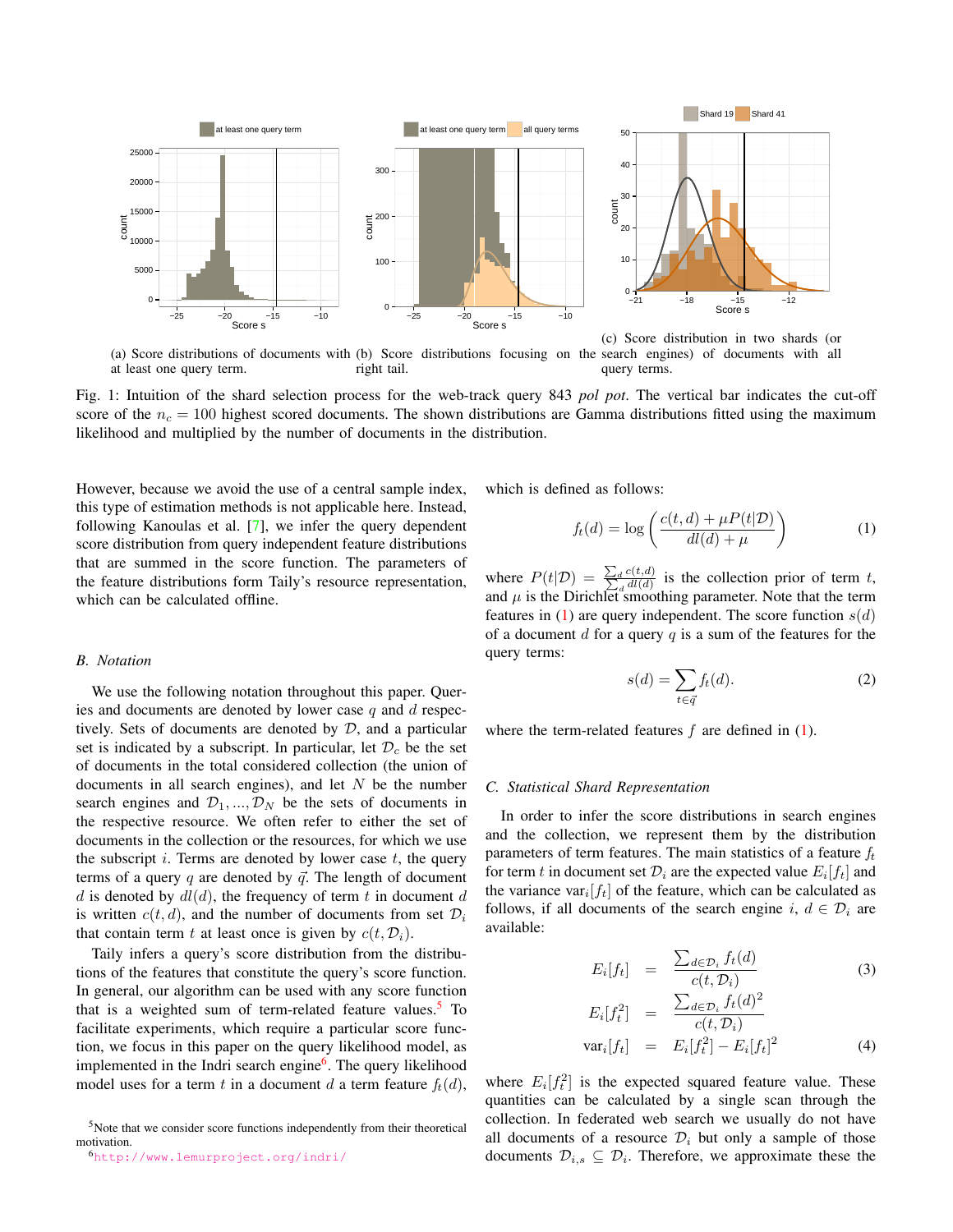expectations above through the values in the sample  $\mathcal{D}_i$ :

$$
E_i[f_t] \simeq \frac{\sum_{d \in \mathcal{D}_{i,s}} f_t(d)}{c(t, \mathcal{D}_{i,s})} \tag{5}
$$

$$
E_i[f_t^2] \simeq \frac{\sum_{d \in \mathcal{D}_{i,s}} f_t(d)^2}{c(t, \mathcal{D}_{i,s})} \tag{6}
$$

The language model score function used in this paper produces negative values. However, the Gamma distribution that we use for the score function is defined for positive values. To be able to shift the score distribution in the next section, we also store for each feature  $f$  its minimum value in the collection c:

$$
min_c[f] = min\{f(d)|d \in \mathcal{D}_c, c(t, d) > 0\}
$$

The expected feature values from  $(3)$ , the feature variances in [\(4\)](#page-2-6), and the above minimum values, form the representation used to calculate the score distribution in the shards and the total collection.

#### <span id="page-3-0"></span>*D. Inferring Score Distributions*

Given the shard representation described in the previous section, we derive the distribution parameters of the query specific score distribution. Because the score function used in this paper produces negative scores, we instead consider a score distribution that is shifted by its minimum value, similar to Arampatzis et al. [\[3\]](#page-5-6):

$$
s^*(d) = s(d) + \sum_{j=1}^{|\vec{f}_q|} \min_c[f_j].
$$

To keep our notation lean, we continue using  $s$  instead of  $s^*$ for the score function, keeping in mind that it is now positive defined. For a document set i, the expected score  $E_i[s]$  and the score variance var<sub>i</sub>[s] can be derived from the definition of the score function in [\(2\)](#page-2-7)

<span id="page-3-3"></span>
$$
E_i[s] = \sum_{j=1}^{|\vec{f}_q|} E_i[f_j] + \sum_{j=1}^{|\vec{f}_q|} min_c[f_j]
$$
(7)

$$
\text{var}_i[s] = \sum_{j=1}^{|\vec{f}_q|} \text{var}_i[f_j] \tag{8}
$$

where  $\vec{f}_q$  is the feature vector of the query terms in [\(2\)](#page-2-7), and  $f_j$ is the *j*th feature in this vector. Equation  $\frac{8}{8}$  $\frac{8}{8}$  $\frac{8}{8}$  uses the simplifying assumption that the sum of covariances is zero. Note that we verified the validity of this assumption by repeating our experiment taking covariances into account, which did not result in a significant increase in effectiveness.

According to Kanoulas et al. [\[7\]](#page-5-5), the distribution of language model scores is gamma distributed. The parameters of the distribution in document set  $i$  can be derived from the expected score and the variance by using the method of moments:

$$
k_i = \frac{E_i[s]^2}{\text{var}_i[s]}
$$
 (9)

$$
\theta_i = \frac{\text{var}_i[s]}{E_i[s]} \tag{10}
$$

where we used the definition of these parameters. Having the parameters  $k_i$  and  $\theta_i$  for a document set i, we can define its cumulative score distribution function, which yields the probability of documents having a score greater than a score  $s'$  in a document set  $i:$ <sup>[7](#page-3-4)</sup>

$$
cdf_i(s') = P_i(s > s') = 1 - \frac{1}{\Gamma(k_i)} \gamma\left(k_i, \frac{s'}{\theta_i}\right) \tag{11}
$$

where  $\Gamma$  is the Gamma function,  $\gamma$  is the incomplete Gamma function, and  $k_i$  and  $\theta_i$  are the distribution parameters defined above. For the case of the whole collection and the example introduced previously, the values of the cumulative distribution function can be visualized as the percentage of documents with a higher score than  $-14.6$  in Figure [1c.](#page-2-2)

## <span id="page-3-1"></span>*E. The Number of Documents With All Query Terms*

To make the probabilities from the cumulative density functions comparable, Taily uses the number of documents with all query terms in this set. To reduce the strength of assuming independence between the occurrence of query terms [\[4\]](#page-5-7), we estimate the number of documents that contain at least one, or *any* query term  $Any<sub>i</sub>$  in document set *i*. Because we cannot access all documents of search engine's resource, we assume that the sample of search engine i,  $\mathcal{D}_{i,s}$  is the *complete* set of documents.

$$
Any_i = |\mathcal{D}_{i,s}| \left(1 - \prod_{j=1}^{|\vec{q}|} \left(1 - \frac{c(t_j, \mathcal{D}_{i,s})}{|\mathcal{D}_{i,s}|}\right)\right)
$$

where the term  $\prod_{j=1}^{|\vec{q}|} \left(1 - \frac{c(t, \mathcal{D}_{i,s})}{|\mathcal{D}_{i,s}|}\right)$  $(\frac{[t, D_{i,s}]}{D_{i,s}})$  estimates the number of documents in sample from document set i that have *none* of the query terms. Among the  $Any_i$  documents that contain at least one query term, we estimate the number of documents that contain  $all$  query terms  $All_i$  by assuming independence of the term occurrences:

<span id="page-3-5"></span>
$$
All_i = Any_i \prod_{j=1}^{|\vec{q}|} \frac{c(t_j, \mathcal{D}_{i,s})}{Any_i}.
$$
 (12)

Our experiments show that this estimate produces strong and stable results. Important to note here is that we want an efficient and lightweight algorithm, also during the preprocessing stage. Therefore, even for two-term queries, instead of counting the mutual term occurrences, which requires storage quadratic in the vocabulary size, we estimate these based on the single-term occurrences. Furthermore, assuming that  $\mathcal{D}_{i,s} = \mathcal{D}_i$  is a strong assumption. In particular, this estimate will not reflect the different sizes of resources behind each search engine.

## <span id="page-3-2"></span>*F. Search Engine Ranking and Selection Criterion*

Given the cumulative score distribution  $cdf_i$  and estimated number of documents that contain all query terms  $All_i$  for both the whole collection and each search engine separately,

<span id="page-3-4"></span> $7$ Note that cumulative distributions are usually defined in terms of the probability in the left tail. We differ from this practice because it simplifies the mathematical formalism used to describe Taily.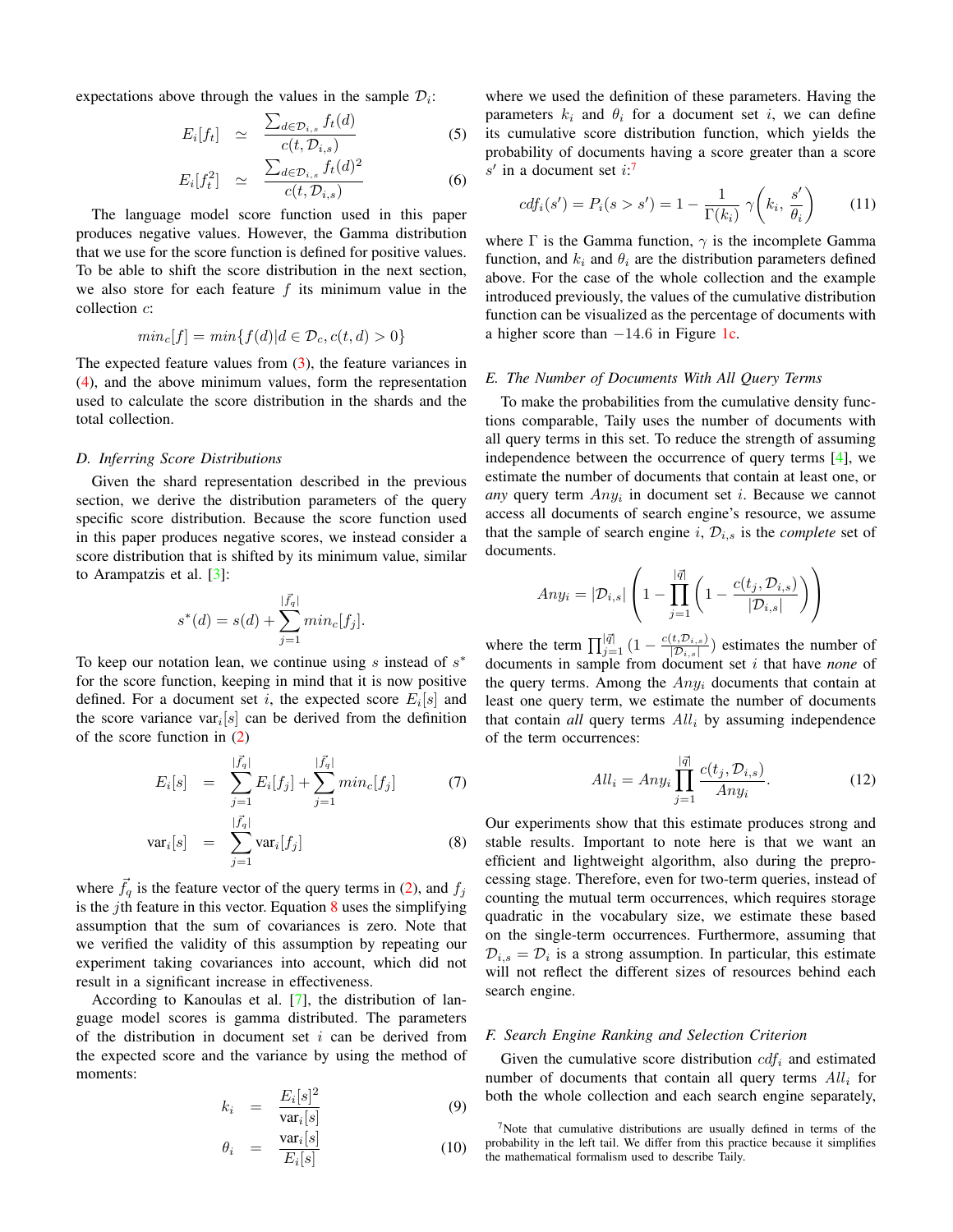<span id="page-4-3"></span>

Fig. 2: Unofficial experiments FedWeb Track

we define Taily's search engine selection criteria. Based on our intuition in Figure [1,](#page-2-2) we first estimate the cut-off score of a fixed number of top-ranked documents in the collection that at least should be in the ranking of the selected search engine. This number  $n_c$  is a parameter of Taily. The probability of a document in the collection to be among the top-ranked documents can be calculated as:

<span id="page-4-1"></span>
$$
p_c = \frac{n_c}{All_c} \tag{13}
$$

where  $All_c$  is the estimated number of documents in the collection with all query terms. The cut-off score  $s_c$  of the top- $n_c$  documents can be estimated using the inverse of the cumulative density function:  $s_c = cdf_c^{-1}(p_c)$  where  $p_c$  is the probability defined above.

Using the score distribution in a search engine  $i$ , we can calculate the probability that a document in this search engine has a score higher than the cut-off score  $s_c$ :  $p_i = cdf_i(s_c)$ . The number of documents in search engine  $i$  that have a score above  $s_c$ , written  $n_i$ , can then be readily estimated<sup>[8](#page-4-0)</sup> by  $n_i = All_i$   $p_i$ . The number of documents in search engine i with all query terms is a mere estimation (see [12\)](#page-3-5), and the sum of estimates  $All_i$  for all search engines not necessarily equals the overall estimate  $All_c$ . Experimentally, this appeared to introduce inaccuracies in the results. As the improvement of score distribution estimates is an ongoing research topic [\[2\]](#page-5-4), we limit ourselves here to a simple solution. We assume that the estimation of the expected number of documents in the collection,  $All_c$ , is accurate, such that  $13$  holds. A suitably normalized estimate of  $n_i$  is hence

$$
n_i = All_i p_i \frac{n_c}{sum_{j=1}^{N} p_j All_j}.
$$
 (14)

We are now able to define Taily's search engine selection criterion  $sel(q)$  for a query q that selects search engines with an estimated number of documents in the top- $m$  above a threshold:

$$
sel(q) = \left\{ i \middle| i \in 1...N, n_i > v \right\} \tag{15}
$$

where  $i$  is a shard index, and  $v$  is the selection threshold. Note that it can be beneficial for  $v$  to be higher than 0 because of the computational costs for including a shard with only very few estimated documents in the top ranks.

## *G. Results*

We present the results obtained based on the evaluation data. Table [V](#page-4-2) shows the official overall evaluation scores of the runs utTailyM400, which uses Gamma distributions, and utTailyNormM400, which uses Normal distributions. Both runs used the parameter setting  $n_c = 400$ . (We refer to the parameter  $n_c$  as M in run names for legacy reasons).

<span id="page-4-2"></span>

| Run                 | ndc2@20 | err@20 |
|---------------------|---------|--------|
| Median Performance  | 0.141   | 0.008  |
| utTailyM400         | 0.216   | 0.010  |
| utTailyNormM400     | 0.214   | 0.010  |
| Maximum Performance | 0.299   | 0.020  |

TABLE V: Official FedWeb Result. Median and maximum performance shown for comparison.

We also performed additional analysis of our method. Figure [2](#page-4-3) shows the results. In Figure [2a](#page-4-3) we investigate the per query performance of utTailyM400 in terms of  $ndcg@20$ . The run shows low performance for a number of queries and significantly stronger performance for roughly the other half of the queries. Figure [2b](#page-4-3) shows the results of varying the parameter  $n_c$ . We see that both Taily variants achieve stable performance close to the best achieved performance performance.

## *H. Conclusions*

We presented an adaption of the Taily shard selection algorithm to resource selection in the Federated Web search

<span id="page-4-0"></span> ${}^{8}$ In fact, we estimate the number of documents that have a score above  $s_c$ *and contain all query terms*. This means that we have silently assumed that for the search engine to be selected, most documents above cut-off contain all query terms. Experimentally, this appears to hold if the cut-off is reasonably high, see e.g. Figure [1b.](#page-2-2)